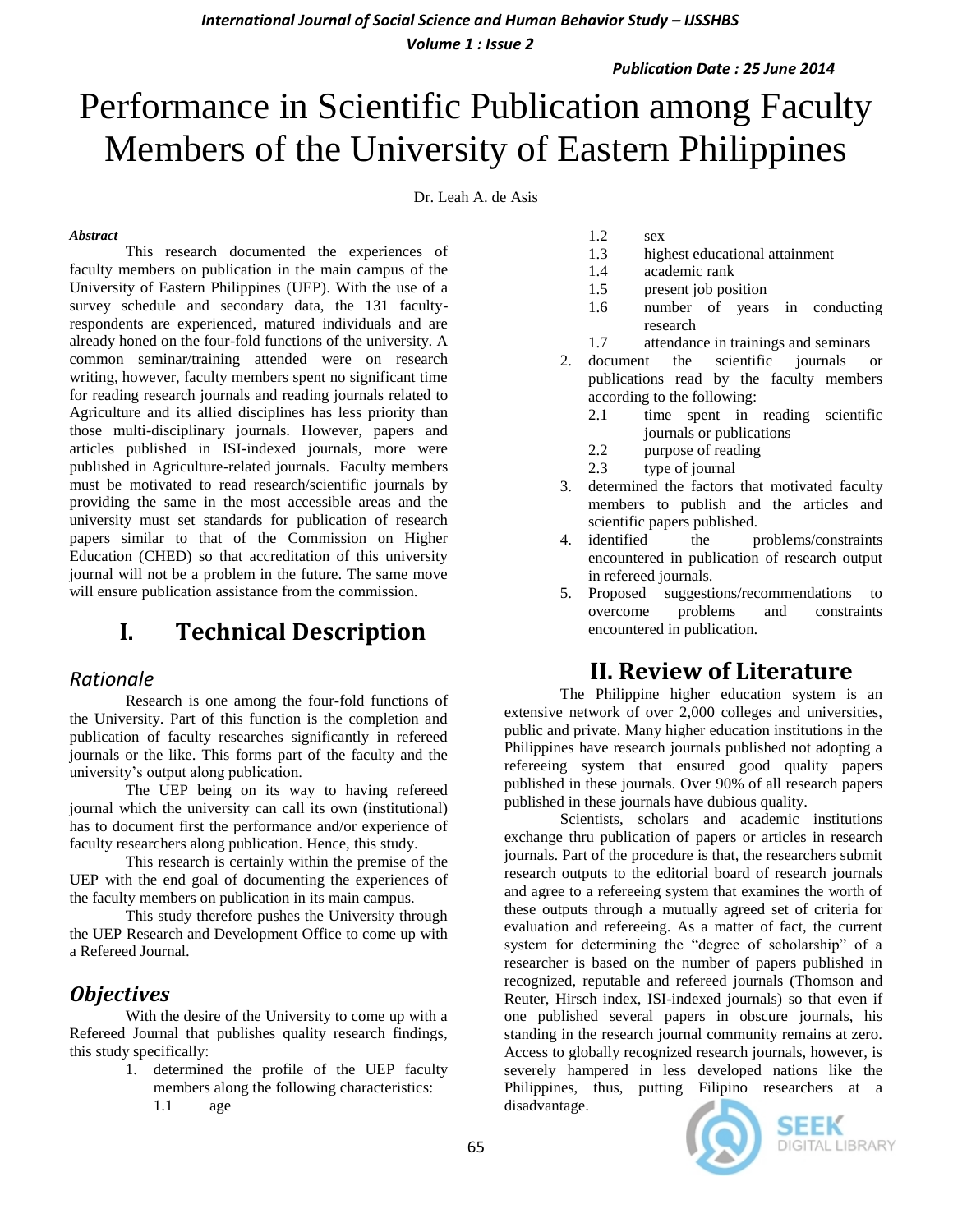#### *Publication Date : 25 June 2014*

The disturbing observation, however, is the utter lack of quality assurance that should have accompanied the publication of research journals. The CHED- Journal Accreditation Service was then created to fill in this gap making the Philippines in equal footing with other countries. Recent estimates of the CHED placed the countrywide expenditure by colleges and universities for the publication of these journals.

Padua (2011) further reported that the profile of the journals submitted for CHED-JAS accreditation was, in 2009, 74 were multidisciplinary and only six were discipline-based; in 2010, 98 were multidisciplinary and 10 were discipline-based; and in 2011, 85 were multidisciplinary and 10 were discipline-based. The same report shows that in 2009, only 9% of the 74 multidisciplinary were CHED-JAS Accredited; 50% of the discipline-based were accredited; in 2010, 12% of the multidisciplinary journals and 60% of the discipline-based were accredited; and in 2011, 10% of the multidisciplinary journals and 60% of the discipline-based were accredited.

Part of the problems of the published journals were: on composition of the editorial board - "Members of the editorial board have not published papers in refereed journals in the last five years", on refereeing system - "Papers published are not reviewed by external experts or peers", and "List of experts submitted do not show the publication of the experts involved in the process". Other problems usually observed by the CHED-JAS were on the non-accreditation and the "Format of the journals submitted do not follow the scientific formats", and "Speeches and non-researches are included in the research journal".

Considering the journals actually accredited by CHED the bulk of it came from Luzon, specifically the National Capital Region (NCR). Only two research journals from Mindanao were accredited while there were three in the Visayas. In the NCR, the accredited journals were dominated by the University of the Philippines, De La Salle University, University of Santo Tomas and the Ateneo de Manila University. The disproportionate distribution of journal submissions may also indicate that the Journal Accreditation Service of the CHED may not have been properly disseminated in the Visayas and Mindanao regions.

Another glaring observation is that, often, membership to the editorial boards of the published journals are based on positions rather expertise. Only a little less than 10% of all journal submissions have marginally satisfied the accreditation criteria by the Review Board. These findings as exemplified by Padua (2011) tend to confirm the observation that most of the research publications by higher education institutions have dubious quality because of the absence of a good refereeing system. Along these findings and observations are but solutions forwarded by the same expert along publication that, first, "It is not feasible to require all research publications of all higher education institutions to be CHED-JAS Accredited", "Ensure that CHED-JAS Accredited research journals exist by region both the multidisciplinary and discipline-based research journals in order to assist regional researchers publish their research work in such accredited journals". Aside from these, there could be other higher steps that could be done by the higher education institutions like, "Ensuring that all CHED-JAS Level A Accredited journals be indexed by the international indexing systems like the Skopus, ISI and many others.

# **III. Methodology**

A modified survey questionnaire was used. Such questionnaire was the result of considering a lot of researches having similar focus with the study at hand. The modification was made to satisfy the specific objectives of the study.

All regular faculty members of the main campus of the University were the respondents. The complete enumeration technique ensured accuracy and reliability of the data. However, one hundred percent retrieval was not realized.

# **IV. Results and Discussion**

### *Profile of UEP Faculty*

Figure 1 shows the age distribution of respondents. The data revealed that faculty members whose age ranges from 41 to 45 had the highest number getting24 or 18.32 p% of the total. This was followed by those within the age range of 51-60. Those with age ranges of 21-25 and 26-30, had the least number of 3 or 2.29% and 6 or 4.58%, respectively.

The presented data would mean that majority of the faculty members are experienced and matured having stayed in the university for a significant number of years. This may further mean that they were already honed on the four-fold functions of the university, instruction, research, extension and production. On the other hand, having less young faculty members would imply good succession generation schemes and programs for the expertise along the aforecited functions not to deteriorate



**0 61-65** Fig.1.*Age distribution of respondents*

Fig.2 shows the sex distribution of the respondents. The data revealed that of the one hundred thirty-one (131) faculty members, seventy-four (74) or 56.49% were female and forty-two (42) or 32.06% were male. It can be inferred

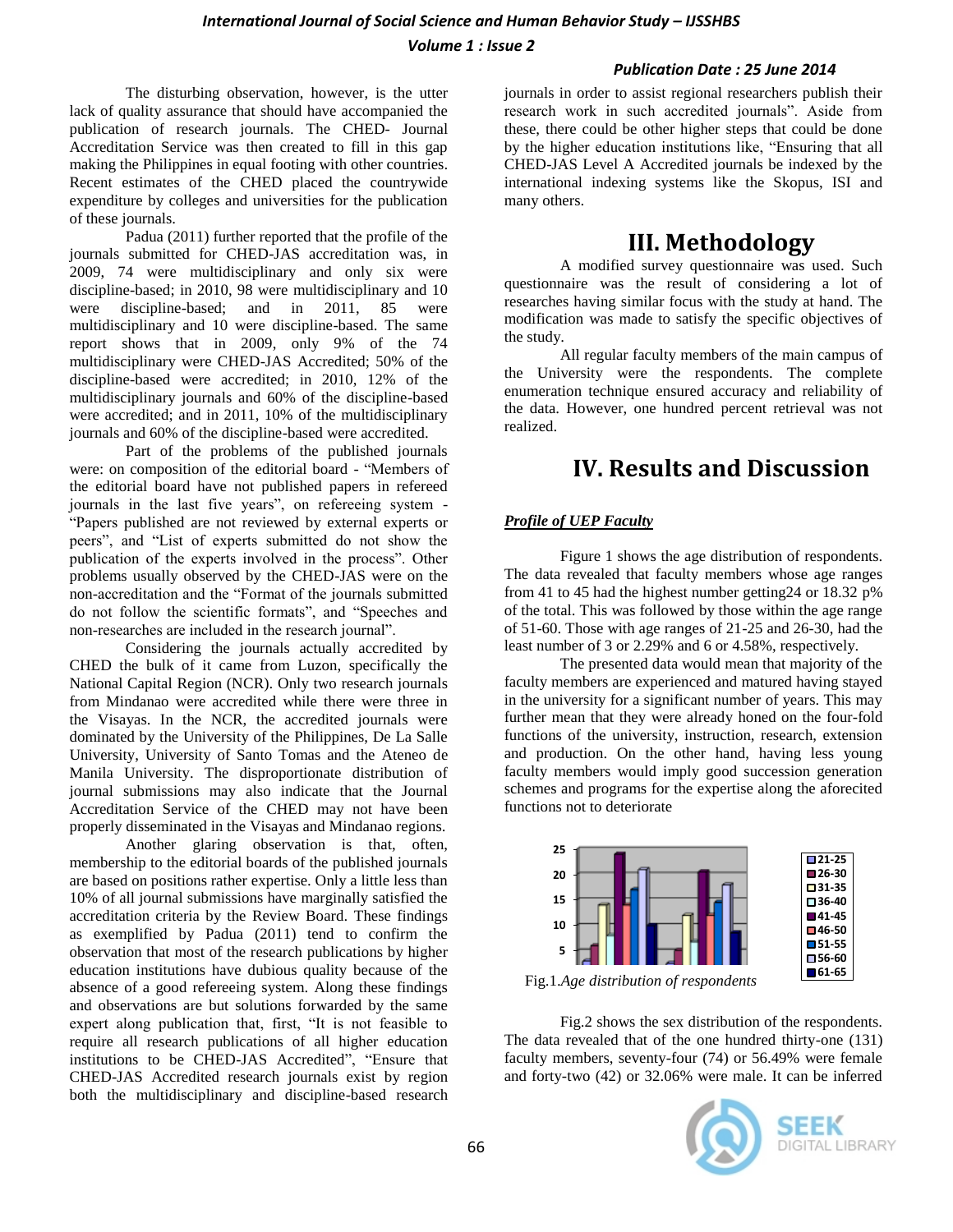#### *Publication Date : 25 June 2014*

that teaching profession is a female-oriented and dominated profession.



Figure2.*Sex distribution of respondents*

Table 1 .presents the educational attainment of the respondents. It can be gleaned in the table that 32 or 24.43% of the faculty members were MS/MA degree holders, 30 or 22.90% with PhD units and followed by the 27 or 20.61% with PhD degrees.

An insignificant number (2 or 1.53%) of the faculty members were BS/AB which means that faculty members are geared towards their professional growth. This is being reinforced by the nine (9) faculty members who had post doctoral certificates.

TABLE I. Educational Attainment Distribution of Respondents

| <b>Educational Attainment</b> | Frequency | Percent |
|-------------------------------|-----------|---------|
| BS/AB                         |           | 1.53    |
| BS/AB with MA/MS Units        | 26        | 19.85   |
| MS/MA                         | 32        | 24.43   |
| MS/MA with PhD Units          | 30        | 22.90   |
| PhD                           | 27        | 20.61   |
| Post Doctoral                 |           | 6.87    |
| No answer                     |           | 3.82    |
| <b>Total</b>                  | 131       | 100     |

Table 2. shows the academic rank of respondents. A greater number (56 or 42.75%) of the faculty members belong to an "Instructor" level. On the other hand, 37 or 28.24% were "Assistant Professors", twenty-six (26) or 19.85% were "Associate Professors", and 3 or 2.29% were "Professors". Nine (9) did not identify themselves in terms of academic rank.

The data means that a majority of the faculty members have low level academic rank.

|                              | TADIJE IL |         |  |
|------------------------------|-----------|---------|--|
| Academic Rank of Respondents |           |         |  |
| Academic Rank                | Frequency | Percent |  |
| Instructor                   | 56        | 42.75   |  |
| <b>Assistant Professor</b>   | 37        | 28.24   |  |
| Associate Professor          | 26        | 19.85   |  |
| Professor                    |           | 2.29    |  |
| No response                  |           | 6.87    |  |

TABLE II.

Parallel to what had been presented in Table 3. is the data on the present position of faculty members. A greater number were classroom teachers (65 or 49.62%). All others were distributed to the position department chair,

**Total 131 100**

college coordinator, dean, director and vice president while 48 or 36.64% did not respond. Those who did not respond were expected to be classroom teachers, too.

Evidently, in an academic institution just like the University of Eastern Philippines a greater majority are really into instruction.

|                                                   | TABLE III. |         |
|---------------------------------------------------|------------|---------|
| Present Position of Respondents in the University |            |         |
| <b>Present Position in the University</b>         | Frequency  | Percent |
| Classroom Instructor                              | 65         | 49.62   |
| Department Chair                                  | 8          | 6.11    |
| Coordinator (College)                             | 3          | 2.29    |
| Director                                          |            | 3.05    |
| Dean                                              | ◠          | 1.53    |
| Vice President                                    |            | .76     |
| No response                                       | 48         | 36.64   |
| <b>Total</b>                                      | 131        | 100     |

As presented in Table 4., the majority of the faculty members did not engage into research. A few number of faculty members, 16 or 12.21% and 10 or 7.63%, respectively have 1-5 and 6-10 years engagement with research. This means that their focus is on instruction, leaving behind the other functions.

TABLE IV.

| 17111.11<br>Number of Years Engagement in Research       |                |         |
|----------------------------------------------------------|----------------|---------|
| <b>Number of Years in</b><br><b>Engaging in Research</b> | Frequency      | Percent |
| $\Omega$                                                 | 19             | 14.50   |
| $1-5$                                                    | 16             | 12.21   |
| $6 - 10$                                                 | 10             | 7.63    |
| $11 - 15$                                                | 4              | 3.05    |
| $16 - 20$                                                | $\overline{c}$ | 1.53    |
| $21 - 25$                                                | $\mathfrak{D}$ | 1.53    |
| No answer                                                | 78             | 59.54   |
| <b>Total</b>                                             | 131            | 100     |

In terms of seminars and trainings related to research attended by the faculty members, 58 or 44.39% did not attend any seminar while 47 or 35.88% attended seminars on capability building specifically on research writing. Only a few attended seminars on writing scientific paper for publication, publication, patenting and copywriting and nobody attended a seminar on commercialization of technology.

This finding is on top of the various research related activities conducted by the university. This further means that even if the university has given the faculty members opportunities to attend the same, still many do not have the heart into it.

| TABLE V.                                   |           |              |  |
|--------------------------------------------|-----------|--------------|--|
| <b>Research Related Seminars/Trainings</b> |           |              |  |
| <b>Research Related Seminars/Trainings</b> | Frequency | Percent      |  |
| Capability building on Research Writing    | 47        | 35.88        |  |
| Writing Scientific paper for Peer-reviewed | 3         | 2.29         |  |
| publication                                |           |              |  |
| Publication                                | 3         | 2.29         |  |
| Patenting/Copyright                        |           | 0.76         |  |
| <b>Technology Development</b>              |           | 0.76         |  |
|                                            |           |              |  |
|                                            |           | DIGITAL LIBR |  |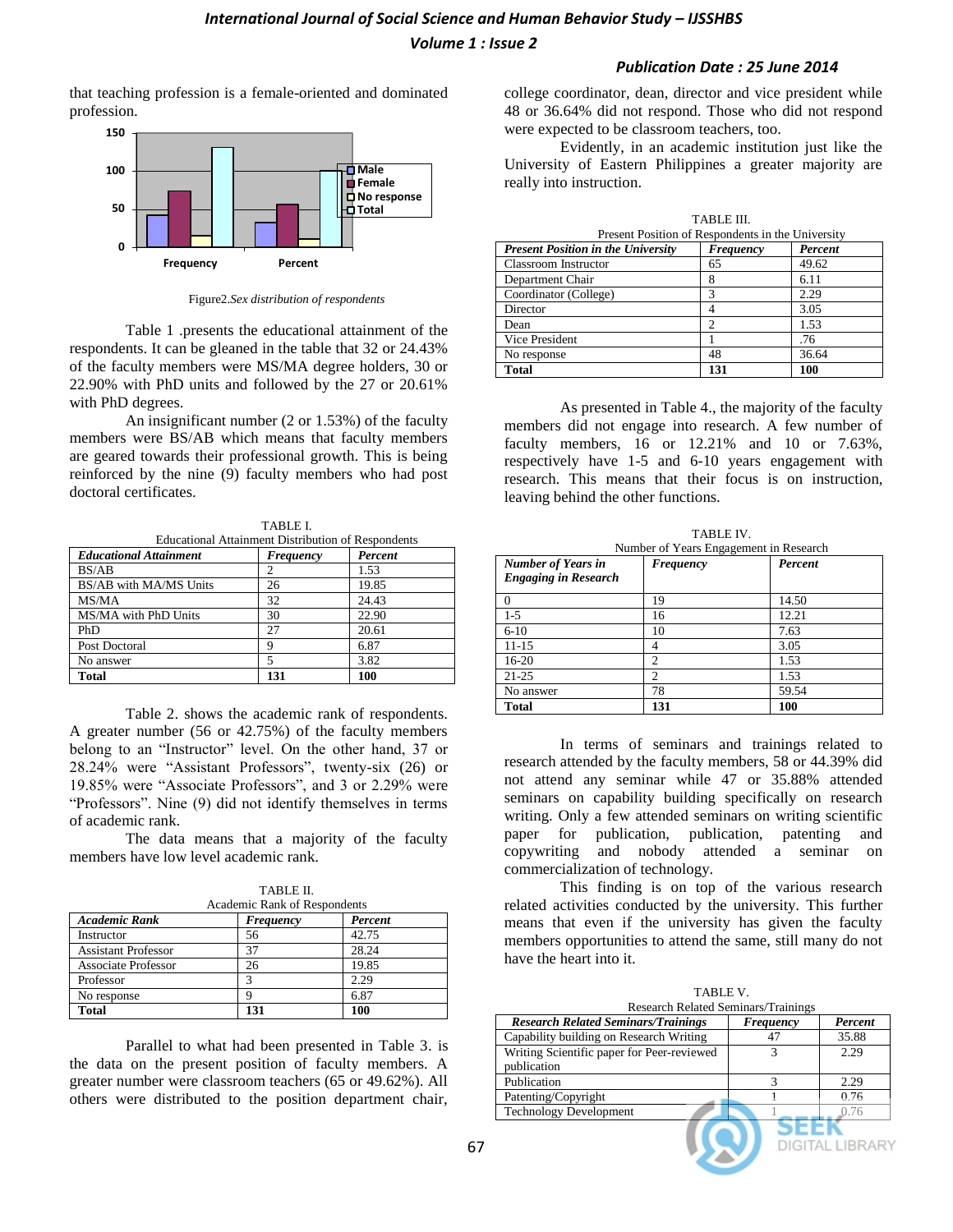# *International Journal of Social Science and Human Behavior Study - IJSSHBS*

*Volume 1 : Issue 2*

| Commercialization |     |       |
|-------------------|-----|-------|
| None              |     | 19.85 |
| No answer         |     | 24.43 |
| <b>Total</b>      | 131 | 100   |

Considering the number of hours spent for reading journals, 60 out of 131 or 45.80% spent 1 to 3 hours, 36 or 27.48% spent less than an hour, and 10 or 7.63% spent 4-6 hours. Others have no time, and/or just read during their vacant time. The non-response would simply mean no time at all for reading journals.

| TABLE VI.                                                   |  |
|-------------------------------------------------------------|--|
| Average Number of Hours Spent in Reading Journals Each Week |  |

| <b>Average Number of Hours per</b> | Frequency      | Percent |
|------------------------------------|----------------|---------|
| Week                               |                |         |
| Less than hour                     | 36             | 27.48   |
| 1-3 hours                          | 60             | 45.80   |
| 4-6 hours                          | 10             | 7.63    |
| 7-9 hours                          | $\overline{c}$ | 1.53    |
| Sometimes                          |                | .76     |
| Vacant Time                        |                | .76     |
| No response                        | 21             | 16.03   |
| Total                              | 131            | 100     |

As reflected in Table 7.,there is only one significant purpose why faculty members read journals and that is "to gain insights/information and updates". Less attention was given "for theory verification, designing modules, and for research purposes". This may mean that faculty members read for information sake, not for in-depth research-based purpose.

TABLEVII. Purpose of Reading Journal

| <b>Purpose of Reading Journal</b>        | Rank |
|------------------------------------------|------|
| To gain insight/info & updates           | 104  |
| No response                              | 19   |
| To know the status of research conducted |      |
| For theories verification                |      |
| For designing a module                   |      |
| For research purposes                    |      |

Research journals being read by faculty members were categorized into multi-disciplinary or non-Agriculture based and discipline-based or Agriculture and allied discipline fields related. Almost all of the journals read were multidisciplinary (102 journals) leaving only fifty-four (54) journals which were discipline-based or Agriculture and allied fields related journals.

On the other hand, a greater number of respondents did not read any journal. This could only mean that research specifically on publication is not really given much emphasis. The same finding might be because of the observations of Padua that in 2009 to 2011, there were 257 multidisciplinary journals which were submitted for CHED-JAS Accreditation, and only 26 were discipline-based.

#### **Scientific Paper Publication**

Considering the existing data on scientific paper publication in refereed journals, in 2010 only five (5)

#### *Publication Date : 25 June 2014*

papers/articles were published; in 2011, 9 papers/articles and 7 in 2012. The papers/articles were published in discipline based journals. The papers were along agriculture, fisheries, veterinary medicine, environmental science and other two journals were on Psychology and Chemistry.

Almost all colleges of the university have its own research journal that caters the publication of both the students' and faculty researches. However, none among these journals was CHED-JAS Accredited and the university has no refereed journal up to the present.

TABLE VIII.

| 1.73131.12.2111.                         |           |  |
|------------------------------------------|-----------|--|
| Type of Research Journals Read           |           |  |
| <b>Research Journals</b>                 | Frequency |  |
| Multidisciplinary (non-Agriculture)      | 102       |  |
| Discipline-Based (Agriculture and allied | 54        |  |
| disciplines related)                     |           |  |

Table 9. shows the different factors that encourage the faculty members to publish. As revealed in the data, the first five factors were for promotion purposes, for monetary reward, to give information others/peers, for self motivation, for prestige/self fulfillment. On the other hand, the least were, for accreditation, easy compliance in publication, no so much protocol to follow, to aid in problem.

Looking closely at the respondents' reasons, they seem to be more favorable on their personal benefit.

TABLE IX. Factors that Encourage Researchers to Publish

| Pactors that Encourage Researchers to Fublish |      |  |
|-----------------------------------------------|------|--|
| <b>Factor</b>                                 | Rank |  |
| For promotion purposes                        |      |  |
| No response                                   | 2    |  |
| For monetary reward                           | 3    |  |
| To give information others/peers              | 4    |  |
| For self motivation                           | 5    |  |
| For prestige/self fulfillment                 | 6    |  |
| Extrinsic & intrinsic motivation              | 7    |  |
| Time                                          | 8    |  |
| Less teaching load                            | 9    |  |
| For Accreditation                             | 10   |  |
| Easy compliance in publication                | 12   |  |
| No so much protocol to follow                 | 12   |  |
| To aid in problem                             | 12   |  |
|                                               |      |  |

In terms of the problems related to publication, the most observed ones were time constraints, financial problem, low quality research output, don't have enough knowledge, lack of support, UEP has no refereed journal of its own, and there is a need to have a co-author who has already a good track record in publishing articles in refereed journals.

Observations would drive to saying that the last problem is much on the availability of those who have track record already for faculty members to partner with.